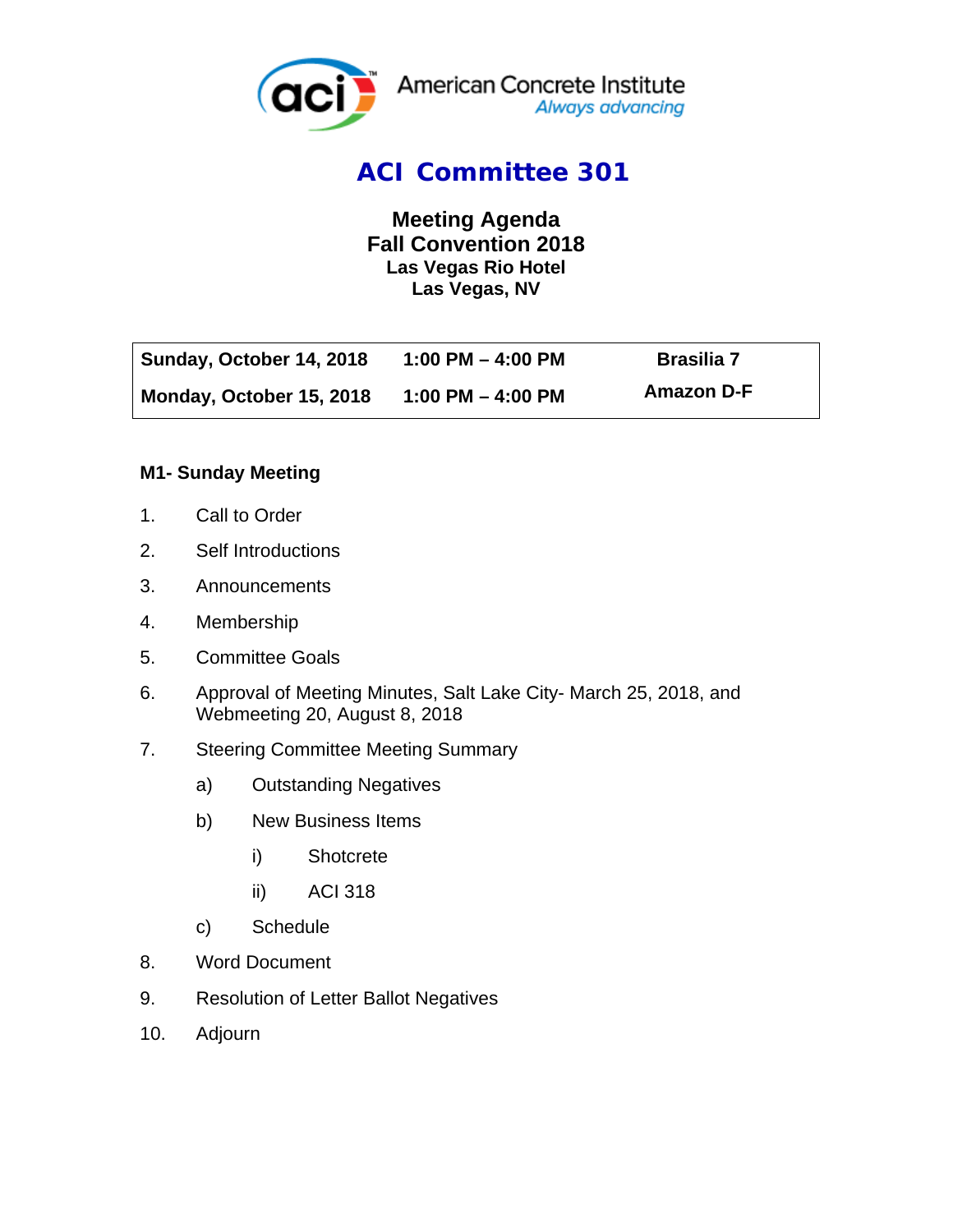

# *ACI Committee 301*

### **M2- Monday Meeting**

- 1. Call to Order
- 2. Self Introductions
- 3. Announcements
- 4. Committee Goals
- 5. Subcommittee Reports
- 6. Technical Committee Liaisons
	- a) 117 Tolerances
	- b) 318 Harmonization Task Group
	- b) 201 TG Durability Specifications
	- c) Other
- 7. ASR Article
- 8. Resolution of Letter Ballot Negatives
- 9. New Business
- 10. Other Business
- 11. Future Meetings
- 12. Adjourn